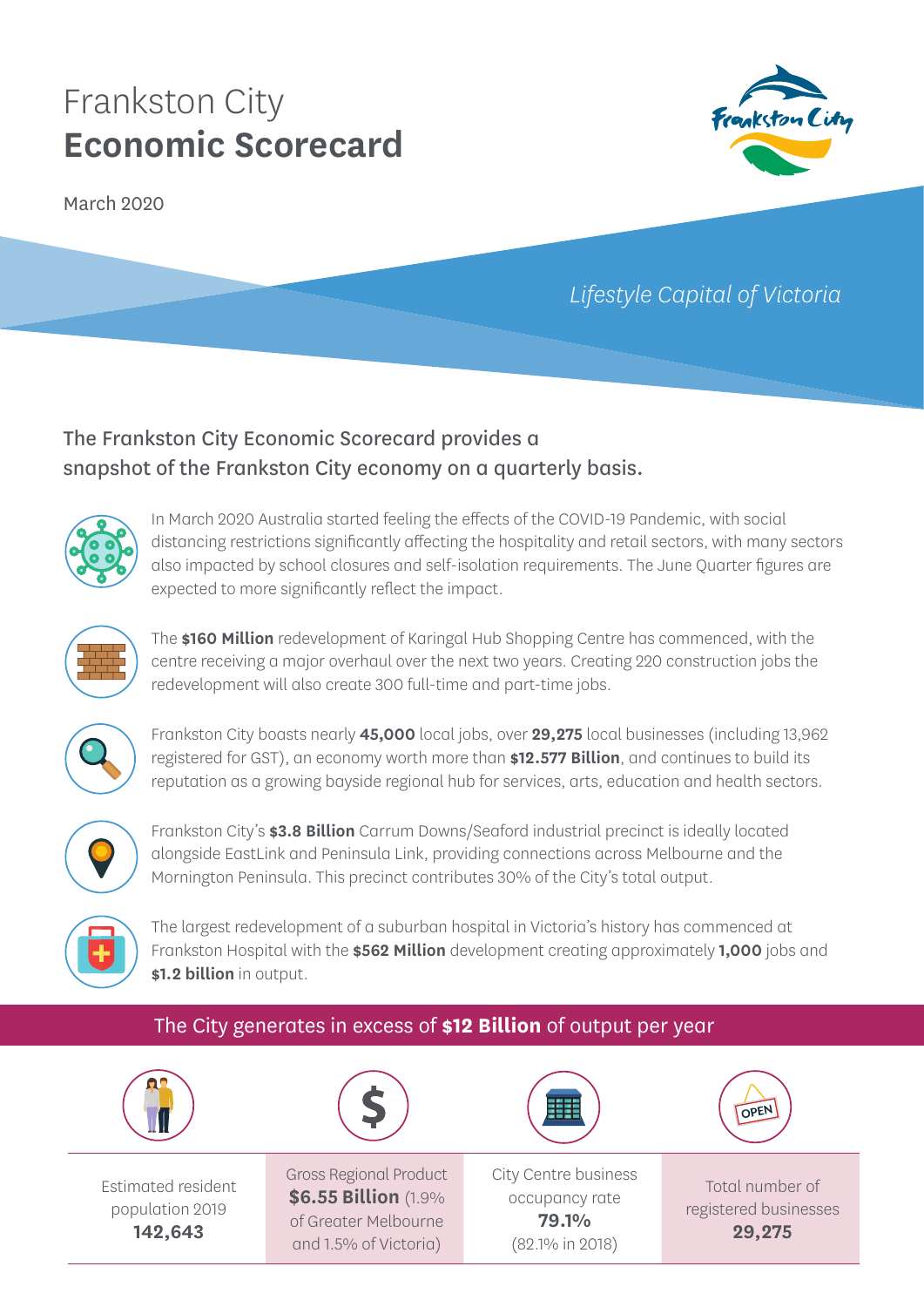#### **Top 6 Industries** Output value **\$8.37** Billion



Construction **\$2.31 Billion**

Manufacturing **\$2.13 Billion**



Rental, Hiring & Real Estate Services **\$1.54 Billion**



win

Retail Trade **\$656 Million**

Health Care & Social Assistance **\$1.15 Billion**

Electricity, Gas, Water and Ë Waste Services **\$603 Million**



#### **Total number** of jobs **44,934**



Frankston City has **0.32** jobs per resident (up from 0.31 in 2019)



**20,690** (48.3%) of individuals working in Frankston City also reside in the City



**27,943** (65.2%) of individuals working in Frankston City reside in either Frankston City or Mornington Peninsula Shire

O win

**9,180** (20.4%) Health Care & Social Assistance

**5,894** (13.1%) Retail Trade

**5,483** (12.2%) Construction





Education & Training

**4,195** (9.3%)





**3,318** (7.4%) Manufacturing

**2,991** (6.7%) Accommodation & Food Services

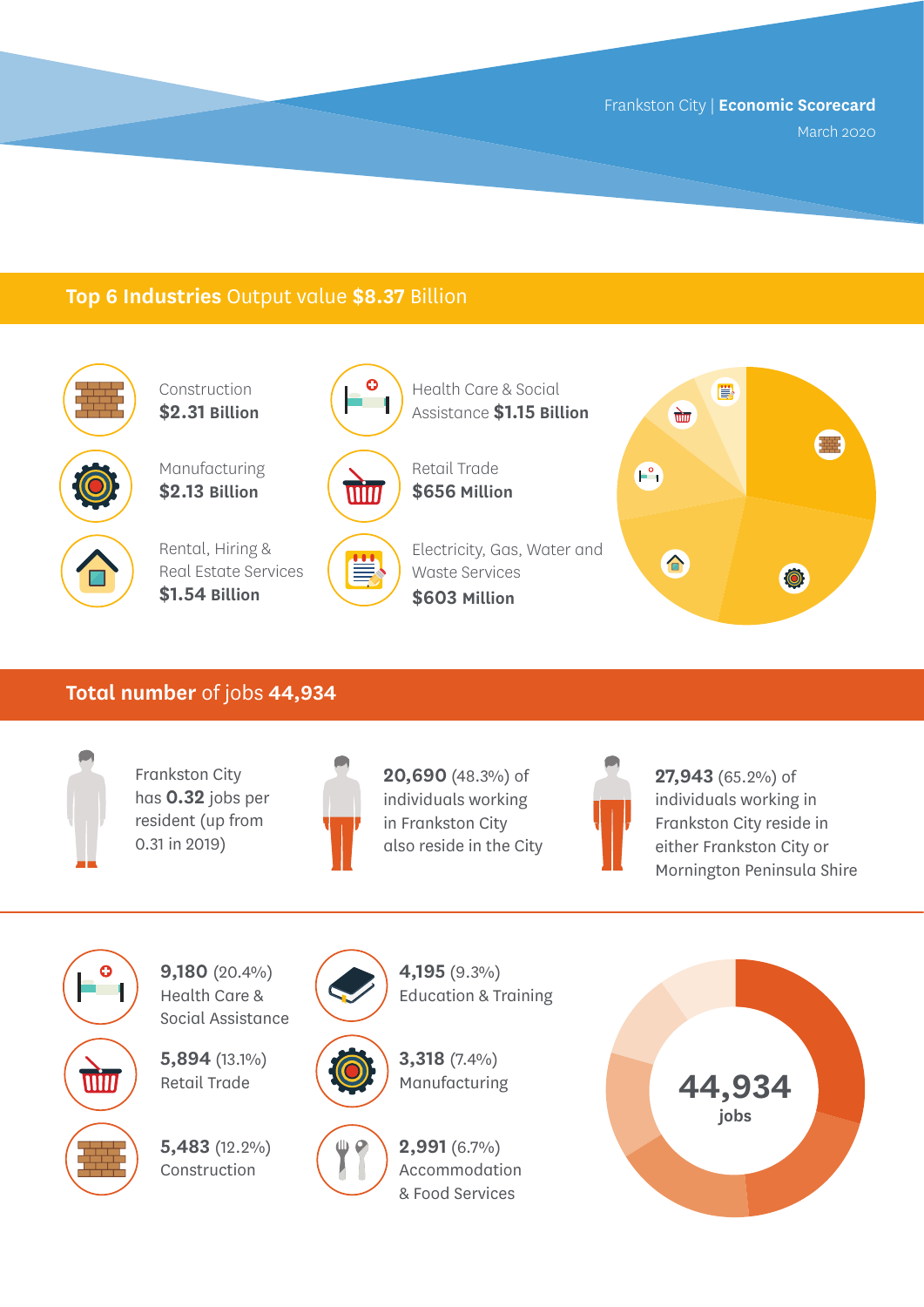## **Hours** worked and Qualifications





**18 Degree Courses**  are now offered on campus in

| <b>Qualifications of Residents</b> | <b>Frankston City</b> |               | <b>Greater Melbourne</b> |
|------------------------------------|-----------------------|---------------|--------------------------|
|                                    | <b>Number</b>         | $\frac{0}{0}$ | $\frac{0}{0}$            |
| Bachelor or Higher Degree          | 15,854                | 14.5          | 27.5                     |
| Advanced Diploma and Diploma       | 11,151                | 10.9          | 9.5                      |
| Vocational                         | 25,716                | 23.6          | 15.3                     |
| No Qualifications                  | 44,966                | 41.2          | 38.6                     |
| Not Stated                         | 11.428                | 10.5          | 9.2                      |

#### **Unemployment** Rate



Please note that while this report is produced on a quarterly basis, not all the information presented is updated quarterly. For example, Census data is only made available every five years, while unemployment figures are released on a quarterly basis.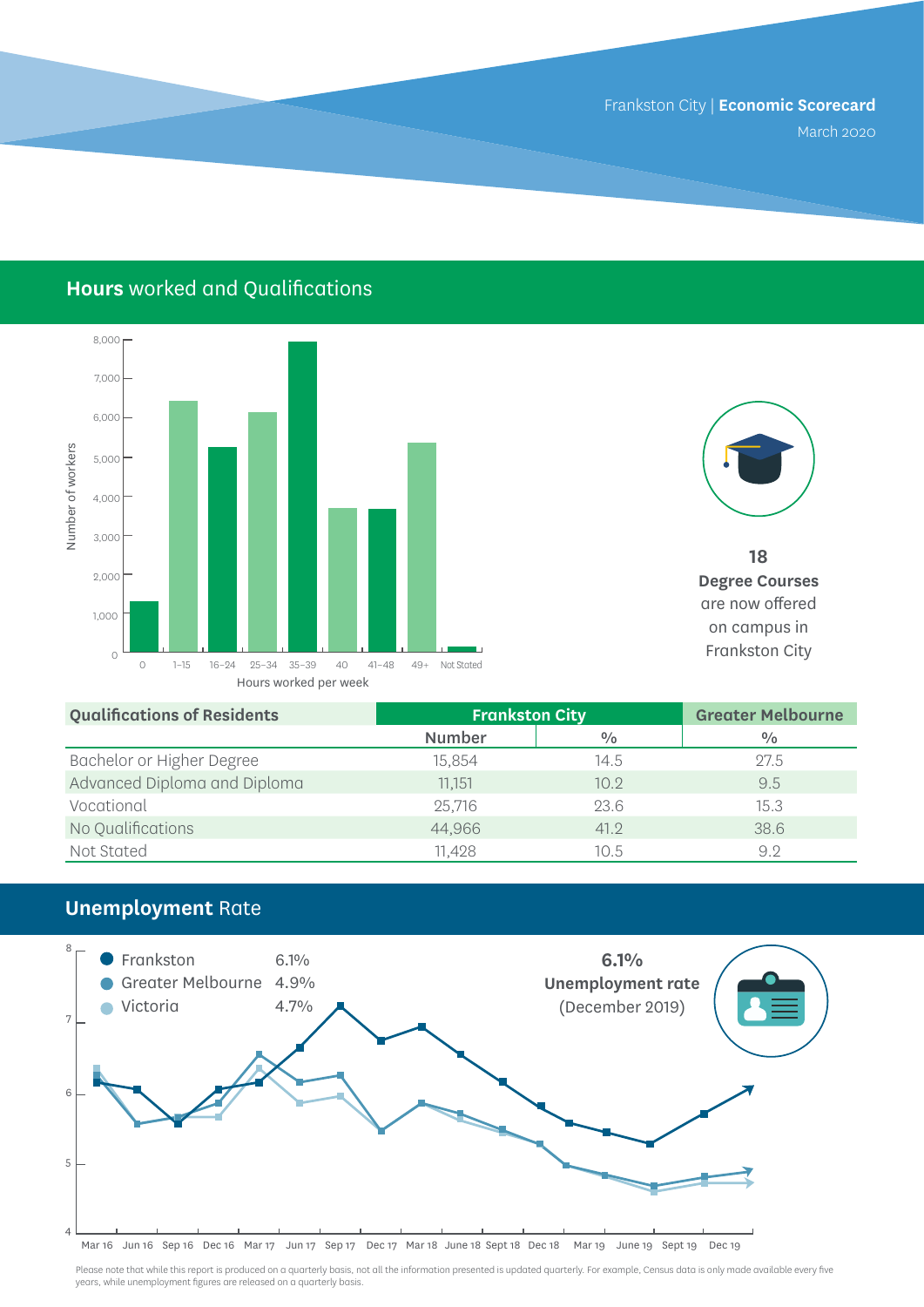## **Major Investments** (under construction or recently completed)

| Chisholm Institute Frankston Campus Redevelopment |              | \$84.3 Million 676 jobs created |
|---------------------------------------------------|--------------|---------------------------------|
| Frankston Private Hospital                        | \$40 Million | 407 jobs created                |
| Monash University                                 | \$32 Million | 142 jobs created                |
| Frankston Station Precinct Redevelopment          |              | \$63.8 Million 231 jobs created |
| Mixed use Retail/Apartments (38 Playne Street)    | \$5 Million  | 18 jobs created                 |
| Mixed use Retail/Apartments (Clyde Street)        | \$3 Million  | <b>11</b> jobs created          |



**98%** of businesses in Frankston City employ less than 20 people

## **Building Permits Issued** (Dec 2019–Feb 2020)

| <b>Type</b>                     | <b>No of Permits</b> | <b>Value of Permits*</b> |
|---------------------------------|----------------------|--------------------------|
| Commercial                      | 23                   | \$16,608,873             |
| Domestic                        | 269                  | \$23,598,971             |
| Hospital/Healthcare             | 3                    | \$1,793,469              |
| Industrial                      | 5                    | \$3,017,689              |
| Public Buildings                | 22                   | \$26,244,735             |
| Residential                     | $\overline{2}$       | \$400,000                |
| Retail                          | 14                   | \$118,835,771            |
| <b>TOTAL</b>                    | 338                  | \$190,499,508            |
| Change from previous<br>quarter | 66.5%                | 152%                     |



\*Estimated Project Cost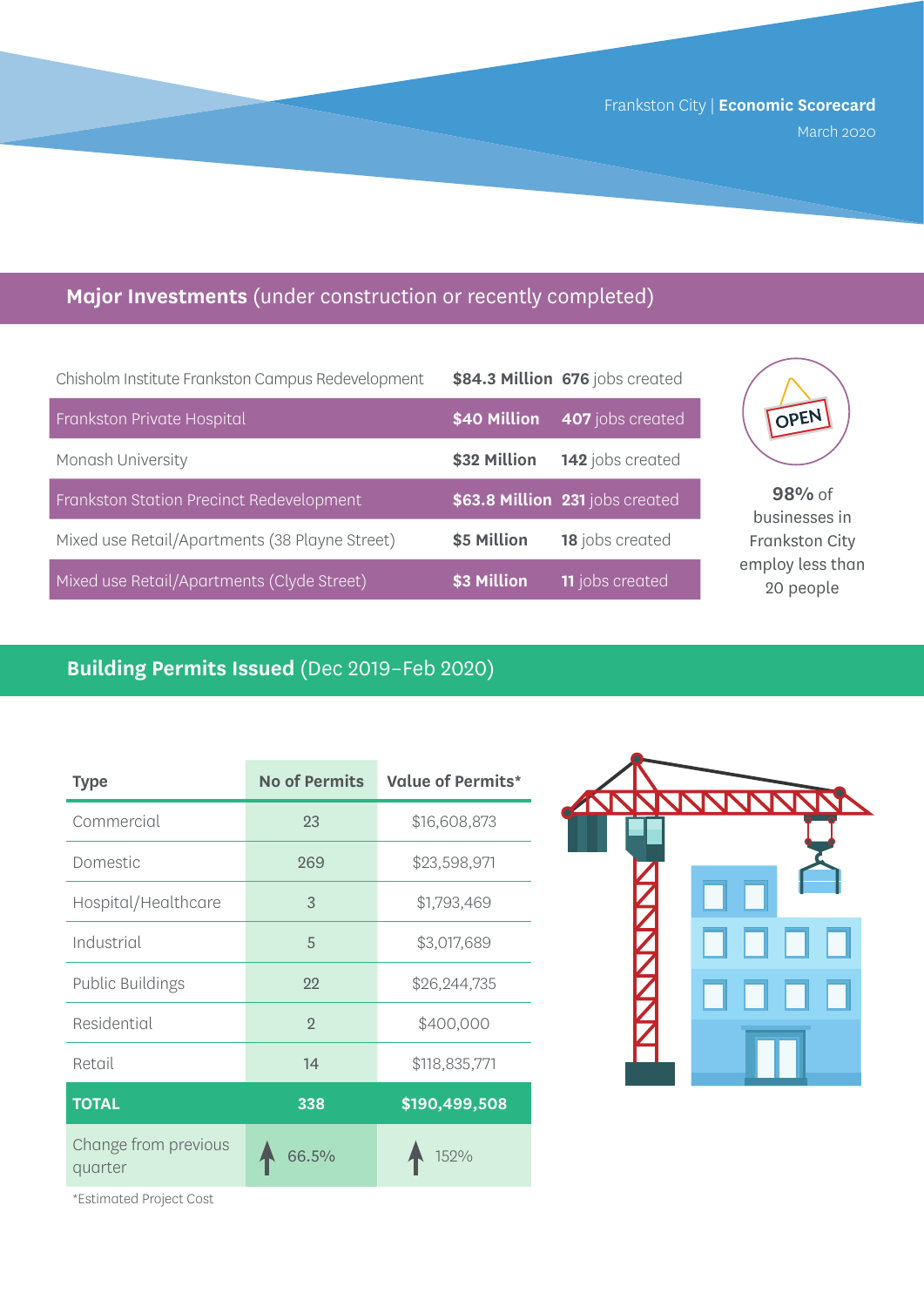#### **Tourism**



Visit Frankston on Facebook (up 766 on December Quarter)

**Tourism Event Attraction Program 2019–2020**

Three events held (one cancelled)

**11,022** attendees expected

Cost per attendee **\$0.73**

Estimated projected economic benefit **\$948,900**

**b** 

people follow Visit Frankston on Instagram (up 271 on December



**2,940** Subscribers to 'Frankston Enjoy Every Moment' eNewsletter (up 336 on December Quarter)

the Frankston Visitor Information Centre July 2019–March 2020 (faceface, phone, email)



Resident Morning Tea an average of **20** people attend per session (NB: March event was cancelled)



Number of volunteers **24**